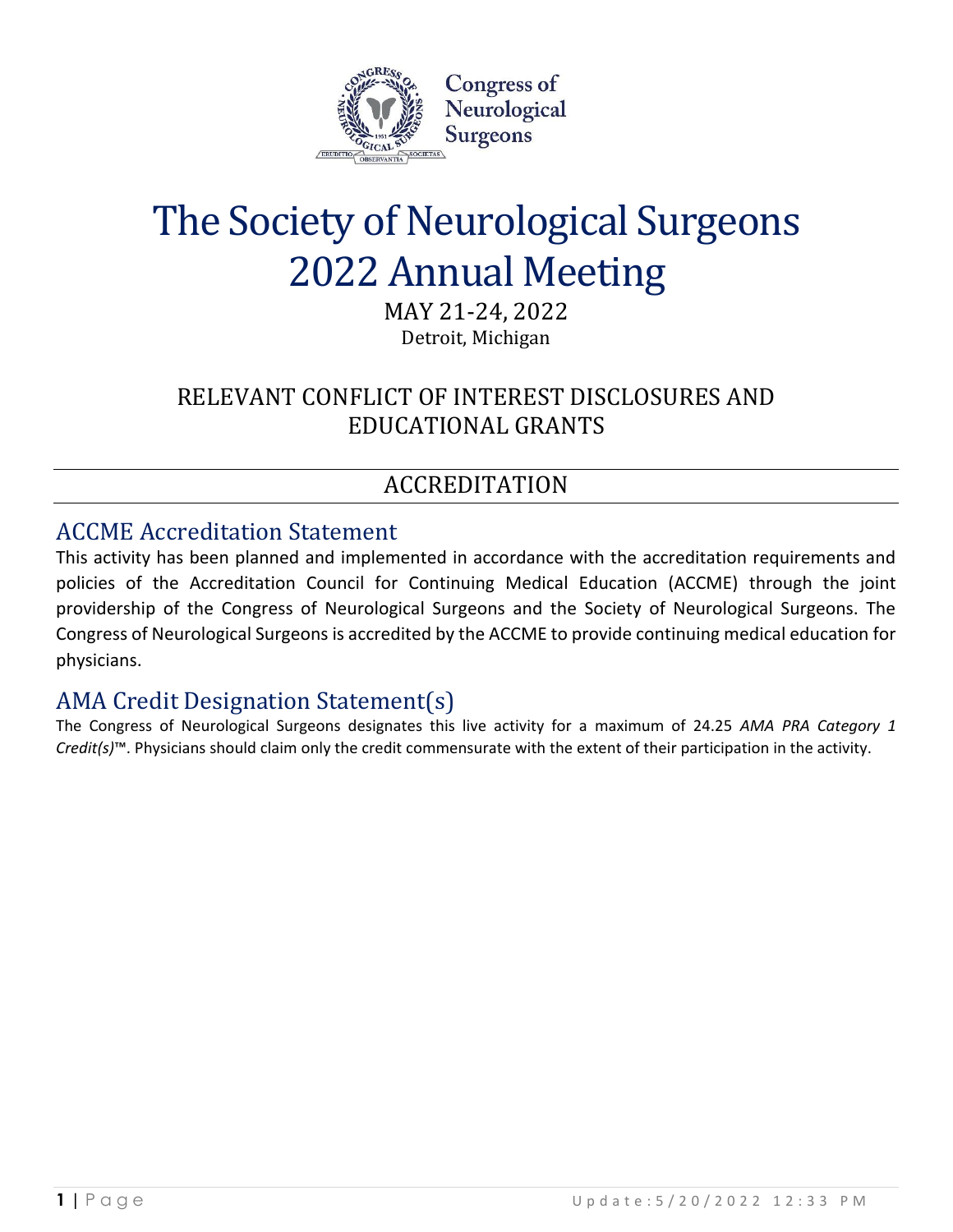## RELEVANT CONFLICT OF INTEREST DISCLOSURES

## CNS Disclosure Policy

The Congress of Neurological Surgeons controls the content and production of this CME activity and attempts to assure the presentation of balanced, objective information. In accordance with the Standards for Integrity and Independence in Accredited Continuing Education established by the Accreditation Council for Continuing Medical Education (ACCME), speakers are asked to disclose all relationships they have with ineligible companies\* over the previous 24 months which may be related to the content of their lecture. Speakers who have disclosed a relationship with an ineligible company whose products may have a relevance to their presentation are listed below.

#### **Any planner, reviewer, or faculty member not on the disclosure list has reported they have nothing to disclose.**

#### **All relevant financial relationships listed for these individuals have been mitigated.**

*\*Ineligible companies are those whose primary business is producing, marketing, selling, re-selling, or distributing healthcare products used by or on patients. An ineligible company is not eligible for ACCME accreditation or participation in Joint Providership.*

Agenda and faculty subject to change As of 5/20/2022 **As of 5/20/2022** 

## Reviewers

| <b>Individual's Name</b> | Name(s) of Ineligible Company | Nature of<br>Relationship(s) |
|--------------------------|-------------------------------|------------------------------|
| <b>Tiffany Hodges</b>    |                               | Nothing to Disclose          |
| Akash Patel              |                               | Nothing to Disclose          |

## Planners

| Individual's Name | Name(s) of Ineligible Company                             | Nature of<br>Relationship(s) |
|-------------------|-----------------------------------------------------------|------------------------------|
| Judy Huang        | Medicolegal review                                        | <b>Consulting Fee</b>        |
|                   | Canon Imaging                                             | <b>Contracted Research</b>   |
| Julie G. Pilitsis | Boston Scientific, Nevro, Medtronic, Saluda and<br>Abbott | <b>Consulting Fee</b>        |
|                   | Medtronic, Boston Scientific, Abbott, Nevro,              | <b>Contracted Research</b>   |

## Faculty

| <b>Individual's Name</b> | Name(s) of Ineligible Company              | <b>Nature of</b><br><b>Relationship(s)</b> |
|--------------------------|--------------------------------------------|--------------------------------------------|
| Ellen L. Air             | <b>Functional Neuromodulation, Stryker</b> | <b>Consulting Fee</b>                      |
|                          | Medtronic, Inc                             | <b>Contracted Research</b>                 |
| Nicholas C. Bambakidis   | <b>Idorsia Pharmaceuticals</b>             | <b>Contracted Research</b>                 |
| Erica Fay Bisson         | MiRus, Stryker, Medtronic                  | <b>Consulting Fee</b>                      |
|                          |                                            | Ownership Interest -                       |
|                          | NView, MiRus, Proprio                      | <b>Future Stock Options</b>                |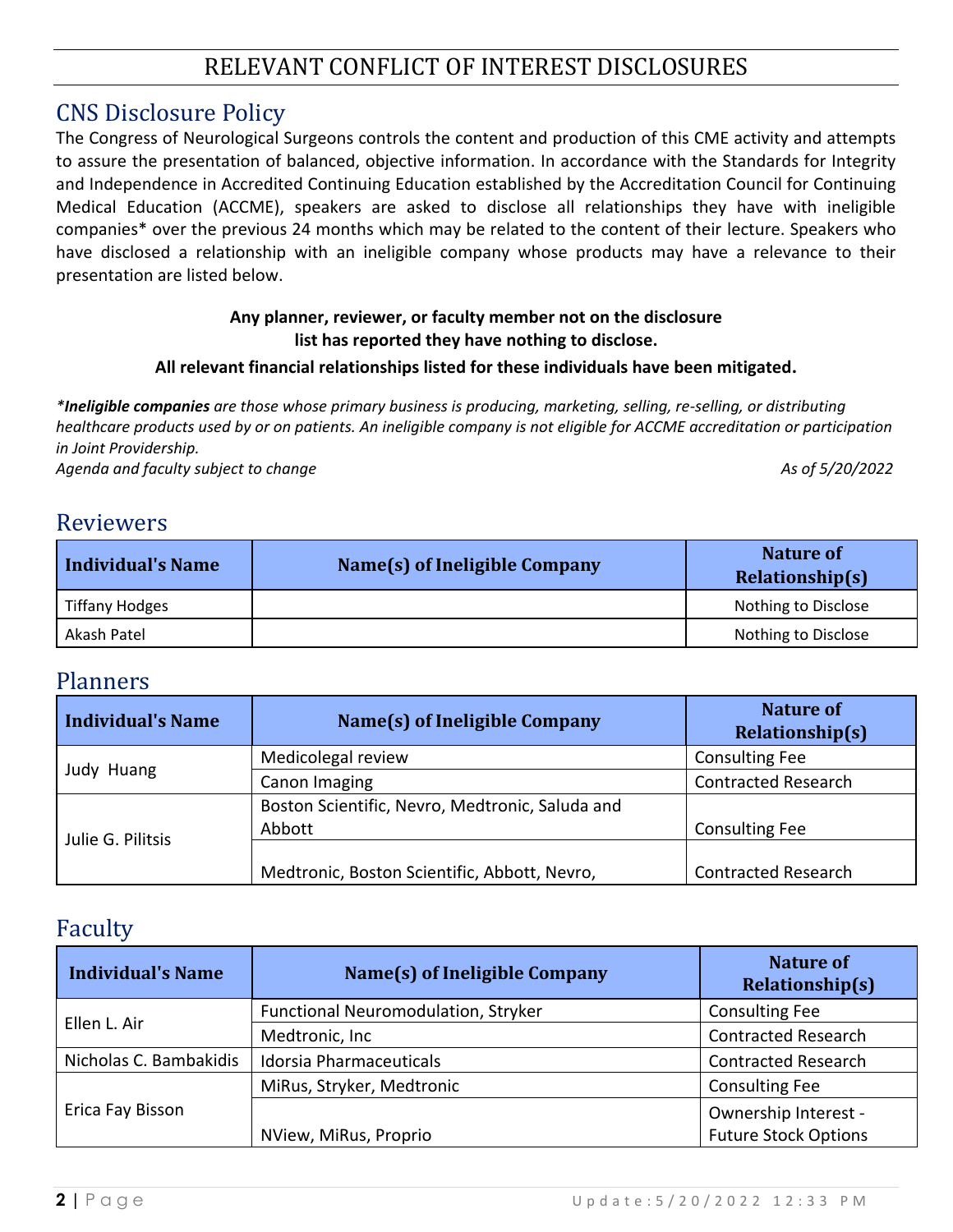| <b>Individual's Name</b>        | <b>Name(s) of Ineligible Company</b>                                                                                                                                                            | <b>Nature of</b><br><b>Relationship(s)</b>          |
|---------------------------------|-------------------------------------------------------------------------------------------------------------------------------------------------------------------------------------------------|-----------------------------------------------------|
|                                 | Medtronic, Olympus                                                                                                                                                                              | <b>Consulting Fee</b>                               |
| Charles L. Branch               | Medtronic                                                                                                                                                                                       | Royalty                                             |
| Henry Brem                      | Perosphere, AsclepiX Therpeutics, StemGen,<br>Accelerating Combination Therapies, Catalio Nexus Fund<br>II. LLC, LikeMinds, Inc., Acuity Bio Corp, InSightec, Galen<br>Robotics, Nurami Medical |                                                     |
|                                 | Nuvasive spine                                                                                                                                                                                  | <b>Consulting Fee</b>                               |
| Ali Bydon                       | <b>Baxter corporation</b>                                                                                                                                                                       | <b>Fees For Non-CME</b><br><b>Services</b>          |
| Victor W. Chang                 | <b>Globus Medical</b>                                                                                                                                                                           | <b>Consulting Fee</b>                               |
|                                 | Idorsia                                                                                                                                                                                         | <b>Consulting Fee</b>                               |
| Howard M. Eisenberg             | Insightec                                                                                                                                                                                       | <b>Contracted Research</b>                          |
|                                 |                                                                                                                                                                                                 | Fees For Non CME                                    |
|                                 | <b>DSMB</b>                                                                                                                                                                                     | <b>Services</b>                                     |
| Jamie Joseph Van                | Neuro One                                                                                                                                                                                       | <b>Contracted Research</b>                          |
| Gompel                          |                                                                                                                                                                                                 | Royalty                                             |
| Mark Griswold                   | Mark Griswold is an inventor on multiple patents in the<br>fields of magnetic resonance imaging and mixed reality.<br><b>Siemens Healthineers</b>                                               | Receipt of IP<br>Royalty                            |
|                                 | Medtronic, Abbott, Voyager, Zimmer Biomet, NeuroOne<br><b>Boston Scientific</b>                                                                                                                 | <b>Consulting Fee</b>                               |
| Robert E. Gross                 | Medtronic, Boston<br>Scientific, Abbott, Neuropace, MRI, Interventions, Voyager                                                                                                                 | <b>Contracted Research</b>                          |
|                                 | Medtronic, Abbott, Voyager, Zimmer Biomet, San Bio                                                                                                                                              | <b>Fees For Non CME</b><br><b>Services</b>          |
|                                 | Nia Therapeutics                                                                                                                                                                                | Ownership Interest -<br><b>Future Stock Options</b> |
| Constantinos G.<br>Hadjipanayis | Synaptive Corp., Stryker Corp., Hemerion                                                                                                                                                        | <b>Consulting Fee</b>                               |
|                                 | NX Development Corporation                                                                                                                                                                      | Royalty                                             |
| Carl B. Heilman                 | Cerevasc Inc.                                                                                                                                                                                   | Ownership Interest - Own<br>The Company             |
|                                 |                                                                                                                                                                                                 | <b>Consulting Fee</b>                               |
|                                 |                                                                                                                                                                                                 | Receipt of IP                                       |
|                                 |                                                                                                                                                                                                 | Ownership Interest - Own                            |
| Frank P.K. Hsu                  | AquaTex Medical                                                                                                                                                                                 | The Company                                         |
|                                 | Koh Young                                                                                                                                                                                       | <b>Consulting Fee</b>                               |
|                                 | AquaTex Medical                                                                                                                                                                                 | Receipt of IP                                       |
|                                 | Philips USA, Bridgepoint LLC                                                                                                                                                                    | <b>Consulting Fee</b>                               |
| Louis J. Kim                    | Spi Surgical, LLC, Spiway, LLC                                                                                                                                                                  | Ownership Interest - Own<br><b>Stocks</b>           |
|                                 | PolyPid, Nektar Therapeutics                                                                                                                                                                    | <b>Consulting Fee</b>                               |
| Frederick F. Lang               | DNAtrix, Inc                                                                                                                                                                                    | Receipt of IP                                       |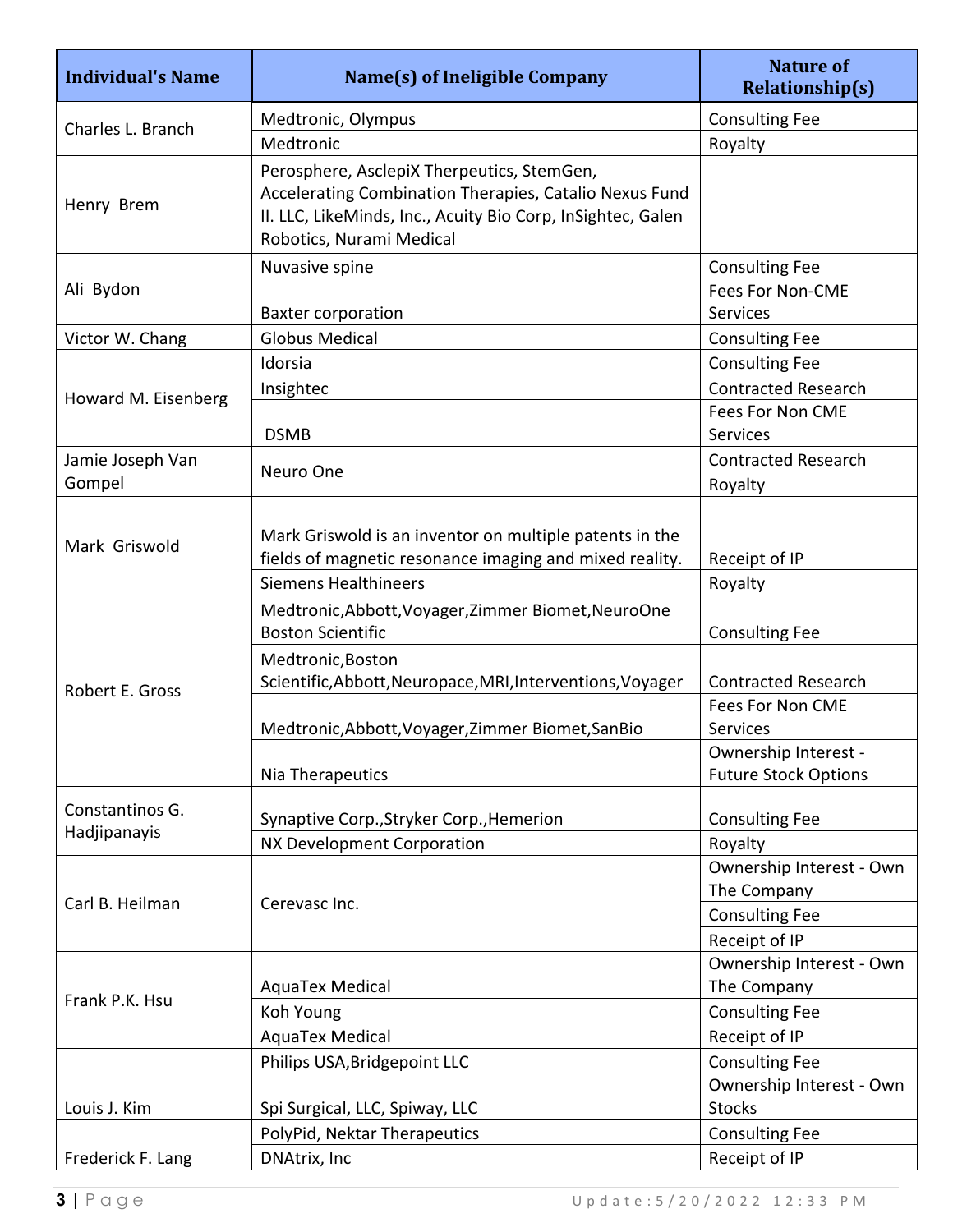| <b>Individual's Name</b> | Name(s) of Ineligible Company                                                                                                                                                         | <b>Nature of</b><br><b>Relationship(s)</b> |
|--------------------------|---------------------------------------------------------------------------------------------------------------------------------------------------------------------------------------|--------------------------------------------|
|                          | Olympus                                                                                                                                                                               | <b>Consulting Fee</b>                      |
|                          |                                                                                                                                                                                       | Ownership Interest -                       |
| David J. Langer          | Longevity                                                                                                                                                                             | <b>Future Stock Options</b>                |
|                          | Clarion, GLG Consulting, Guidepoint Global, Imperative                                                                                                                                |                                            |
| Elad I. Levy             | Care, Medtronic, StimMed, Misionix, Mosiac                                                                                                                                            | <b>Consulting Fee</b>                      |
| Linda M. Liau            | Northwest Biotherapeutics                                                                                                                                                             | <b>Contracted Research</b>                 |
|                          | <b>Egret Therapeutics</b>                                                                                                                                                             | Ownership Interest - Own<br>The Company    |
| Michael Lim              | Tocagen, VBI, InCephalo Therapeutics, Pyramid Bio,<br>Merck, BMS, Insightec, Biohaven, Sanianoia,<br>Hemispherian, Black Diamond Therapeutics, Novocure,<br>Noxxon, InCando., Stryker | <b>Consulting Fee</b>                      |
|                          | Patent for combining focused radiation and<br>immunotherapy and patent for combining local<br>chemotherapy and immunotherapy                                                          | Receipt of IP                              |
|                          | Medtronic, Abbott, Boston Scientific, Insightec,                                                                                                                                      |                                            |
| Andres M. Lozano         | <b>Functional Neuromodulation</b>                                                                                                                                                     | <b>Consulting Fee</b>                      |
|                          | Abbott                                                                                                                                                                                | <b>Consulting Fee</b>                      |
| André Machado            | <b>Abbott and Enspire</b>                                                                                                                                                             | <b>Contracted Research</b>                 |
|                          | <b>Enspire, Ceraxis and Cardionomics</b>                                                                                                                                              | Receipt of IP                              |
| William J. Mack          | Integra                                                                                                                                                                               | <b>Consulting Fee</b>                      |
| Frank La Marca           | Globus, JNJ                                                                                                                                                                           | <b>Consulting Fee</b>                      |
|                          | Globus, Zimmer-Biomet, Stryker                                                                                                                                                        | Royalty                                    |
| Tom Mikkelsen            | Tempus, Premier                                                                                                                                                                       | <b>Consulting Fee</b>                      |
|                          |                                                                                                                                                                                       | Ownership Interest - Own                   |
| Jacques J. Morcos        | <b>KOGENT</b>                                                                                                                                                                         | The Company                                |
|                          | LEICA, STRYKER                                                                                                                                                                        | <b>Consulting Fee</b>                      |
| Joseph Samir Neimat      | Abbott Inc, Monteris Inc, Medtronic Inc.                                                                                                                                              | <b>Consulting Fee</b>                      |
|                          | Abbott, Medtronic, Nevro, Vertos, Saluda                                                                                                                                              | <b>Consulting Fee</b>                      |
| Erika A. Petersen        | Nevro, Neuros Medical, ReNeuron, Saluda, SPR                                                                                                                                          | <b>Contracted Research</b>                 |
|                          |                                                                                                                                                                                       | Ownership Interest -                       |
|                          | SynerFuse                                                                                                                                                                             | <b>Future Stock Options</b>                |
| Julie G. Pilitsis        | Boston Scientific, Nevro, Medtronic, Saluda and Abbott                                                                                                                                | <b>Consulting Fee</b>                      |
|                          | Medtronic, Boston Scientific, Abbott, Nevro,                                                                                                                                          | <b>Contracted Research</b>                 |
| John K. Ratliff          | Stryker, Medtronic, Nuvasive, Alphatec                                                                                                                                                | <b>Consulting Fee</b>                      |
| Pablo F. Recinos         | Stryker                                                                                                                                                                               | <b>Consulting Fee</b>                      |
| Clemens M. Schirmer      | Principal Investigator ASPIRE, SLEEP SMART, SURF,<br>ENRICH, MIND, INVEST, EXCELLENT trials                                                                                           | <b>Contracted Research</b>                 |
| Jason M. Schwalb         | <b>Tegus</b>                                                                                                                                                                          | <b>Consulting Fee</b>                      |
|                          | Medtronic, Neuros, SetPoint                                                                                                                                                           | <b>Contracted Research</b>                 |
| Daniel M. Sciubba        | Medtronic, Depuy-Synthes, Stryker, Baxter                                                                                                                                             | <b>Consulting Fee</b>                      |
| Warren R. Selman         | Medtronic                                                                                                                                                                             | <b>Consulting Fee</b>                      |
| Marjorie C. Wang         | Medtronic                                                                                                                                                                             | <b>Consulting Fee</b>                      |